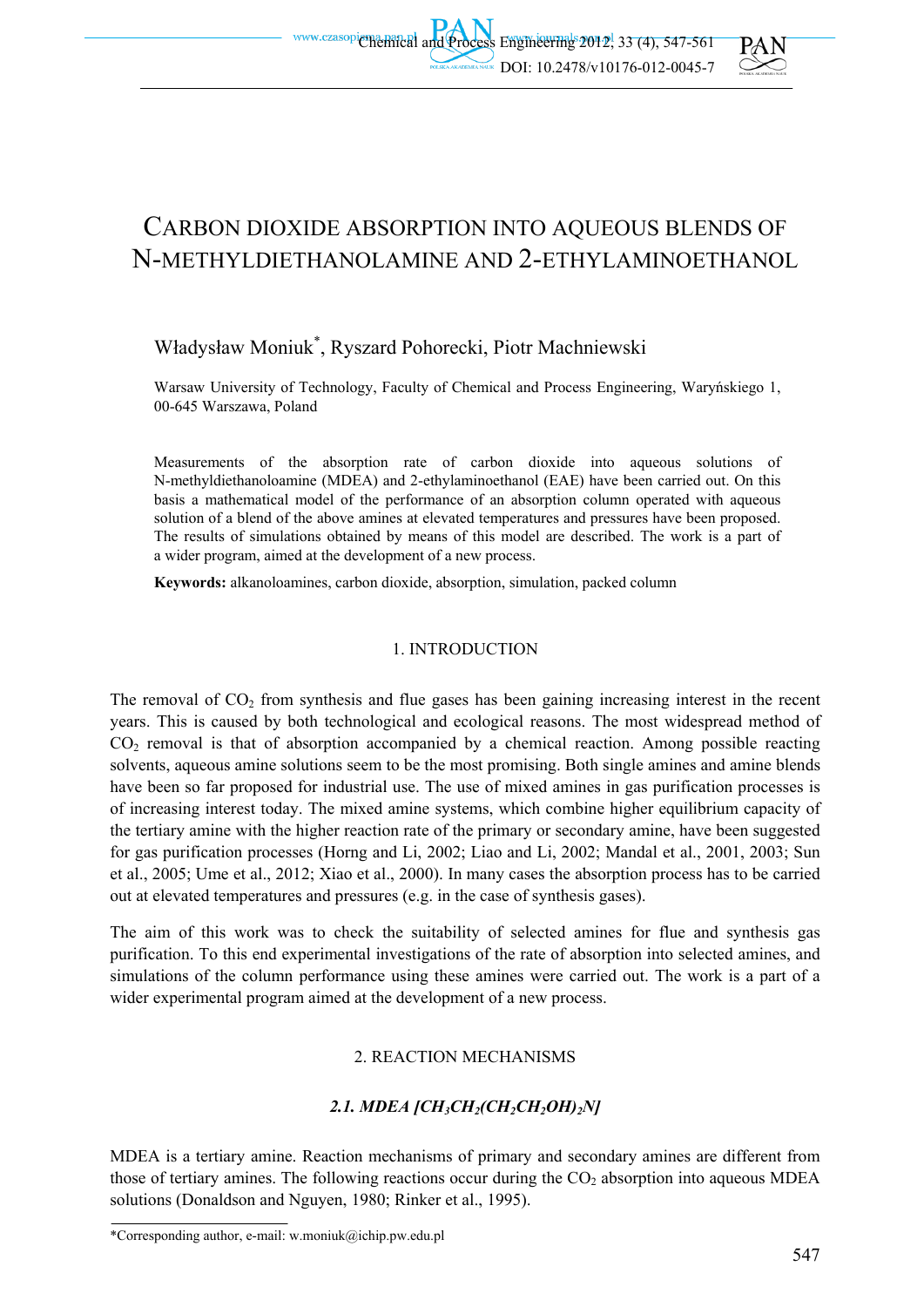$$
CO_2 + R_3N + H_2O \longleftrightarrow k_{2l}K_l \longrightarrow R_3NH^+ + HCO_3^-
$$
 (1)

$$
CO_2 + OH^- \longleftrightarrow \text{HCO}_3^- \tag{2}
$$

$$
HCO_3^- + OH^- \longleftrightarrow CO_3^{2-} + H_2O \tag{3}
$$

$$
R_{3}NH^{+} + OH^{-} \xleftarrow{K_{4}} R_{3}N + H_{2}O
$$
\n<sup>(4)</sup>

$$
2H_2O \xleftarrow{K_5} OH^- + H_3O^+ \tag{5}
$$

The rate of reactions (1) and (2) can be expressed as:

$$
r_{I} = k_{2I} [CO_{2}][R_{3}N] - \frac{k_{2I}}{K_{I}} [R_{3}NH^{+}][HCO_{3}^{-}] \tag{6}
$$

$$
r_2 = k_{22} [CO_2][OH^-] - \frac{k_{22}}{K_2} [HCO_3^-]
$$
 (7)

where

$$
K_{I} = \frac{\left[ R_{3}NH^{+} \right] \left[ HCO_{3}^{-} \right]}{\left[ CO_{2} \right] \left[ R_{3}N \right]}
$$
 (8)

$$
K_2 = \frac{[HCO_3^-]}{[CO_2][OH^-]}
$$
\n(9)

In reactions (3-5) only proton exchange occurs and these reactions can be treated as very fast ("instantaneous"). Equilibrium constants for these reactions are as follows:

$$
K_{3} = \frac{[CO_{3}^{2-}]}{[HCO_{3}^{-}][OH^{-}]} \tag{10}
$$

$$
K_4 = \frac{[R_s N]}{[R_s N H^+] [OH^-]}
$$
 (11)

$$
K_{s} = [OH^{-}][H_{3}O^{+}]
$$
 (12)

Rinker et al. (1995) measured the rate of carbon dioxide absorption into aqueous MDEA solutions in a wetted-sphere absorber. For the interpretation of the obtained results, three different mathematical models, based on Higbie's penetration theory, were used. The first model is the most general model. It includes reactions (1-5) and treats them as reversible reactions. The second model is almost the same as the first model except that it neglects reaction (2). The third model neglects reactions (2-5) and treats reaction (1) as an irreversible pseudo-first-order reaction.

A comparison of the predicted enhancement factor E from models 1-3 is presented in Fig. 1 (Rinker et al., 1995). As it is seen, for high values of interfacial concentration of  $CO_2$  ( $\sim 10^{-2}$  kmol/m<sup>3</sup>) the values of the enhancement factor E for these 1-3 models, are very close. For the conditions considered in this work  $c_i = (0.7-1.2) \cdot 10^{-2}$  kmol/m<sup>3</sup>, and therefore the simplest, the third model, can be used.

Many studies have been performed on the kinetics of the reaction  $(1)$  between MDEA and  $CO<sub>2</sub>$ .

In Fig. 2 the dependence of the reaction rate constant,  $k_{2l}$ , on the amine concentration is presented  $(t = 20$  °C). As it is seen, the discrepancies between the results obtained by various authors are very large. The present measurements (Fig. 5) are in agreement with the earlier data of Moniuk and Pohorecki (2000). These data are used in the modelling.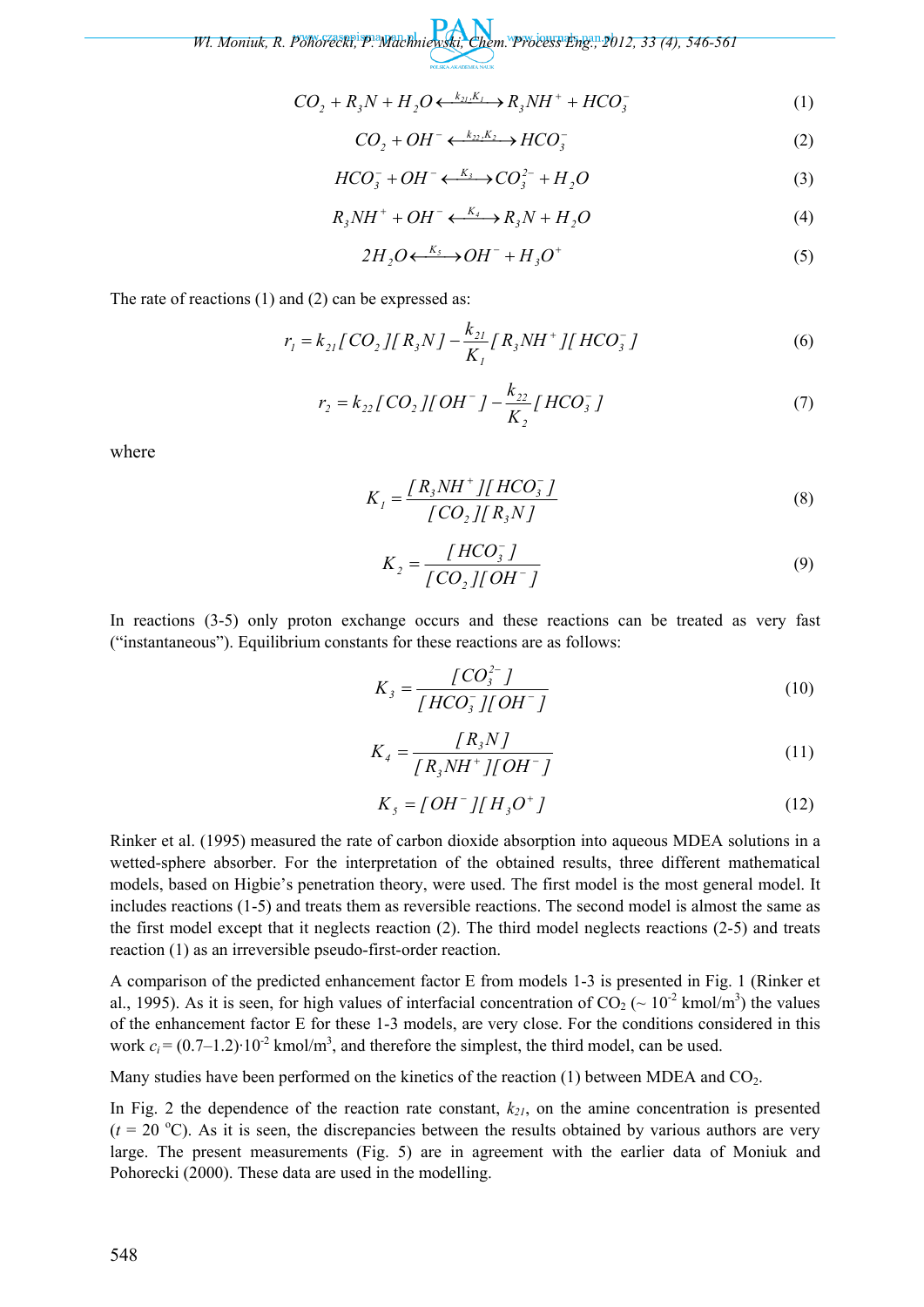



Fig. 1. A comparison of the enhancement factor values, *E*, obtained for models 1-3 (Rinker et al., 1995)



Fig. 2. The dependence of the reaction rate constant,  $k_{21}$ , on the amine concentration  $c_{Bo}$  ( $t = 20^{\circ}$ C)

## *2.2. EAE [C2H5NHC2H4OH]*

EAE is a secondary amine. The reactions of  $CO<sub>2</sub>$  with primary and secondary alkanolamines in aqueous solutions are believed to take place according to the zwitterion mechanism (Danckwerts, 1979). In this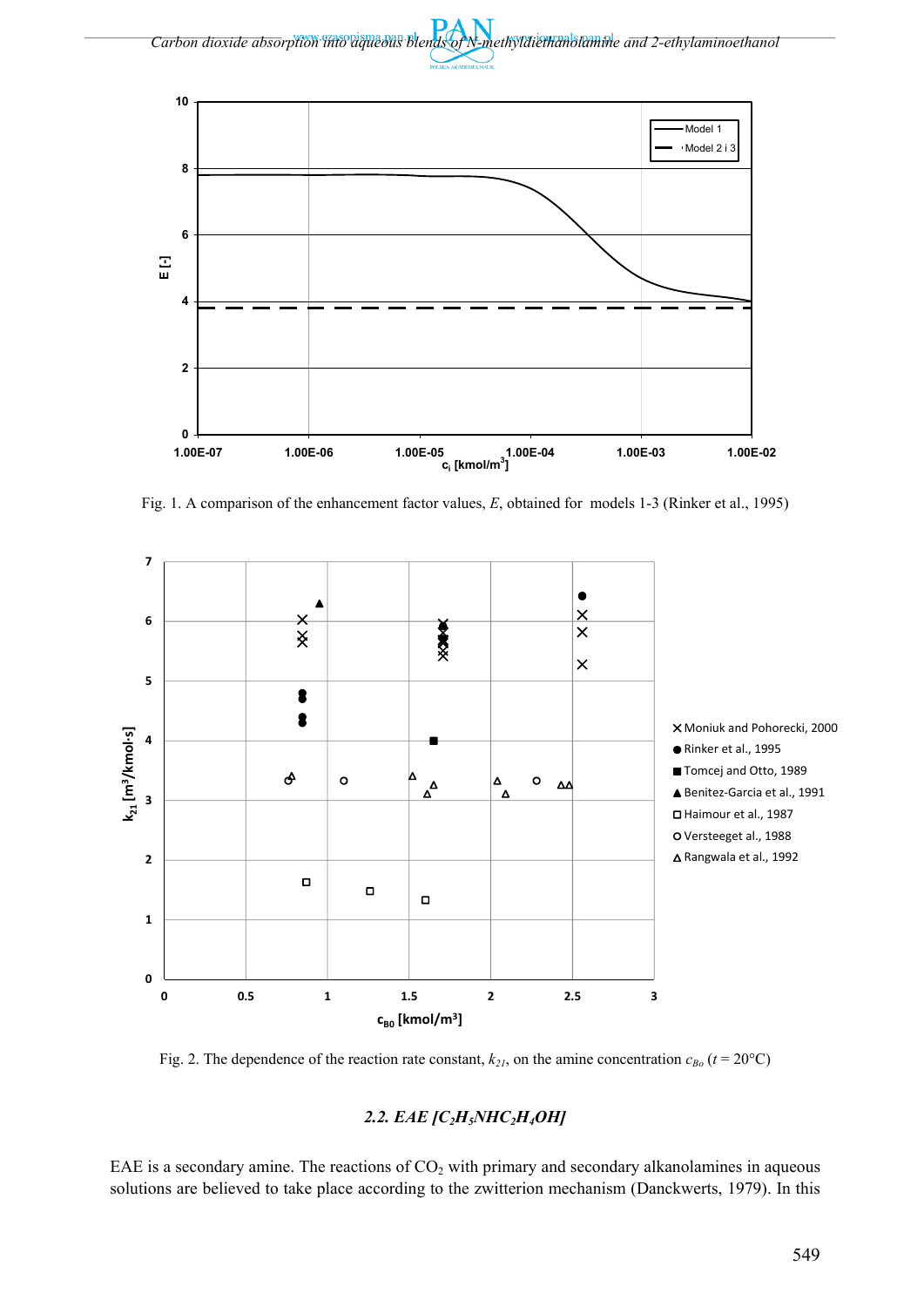mechanism CO<sub>2</sub> reacts with amine to form a zwitterion, which further reacts with any base present in the system.

$$
CO_2 + R_2NH \xrightarrow[k_{2}]{k_2} R_2NH^+COO^-(13)
$$

$$
R_2NH^+COO^- + B \xleftarrow{k_B} R_2NCOO^- + BH^+ \tag{14}
$$

If  $[z]$  is the concentration of zwitterion (in quasi-steady state) then the rate of  $CO_2$  reaction can be expressed as:

$$
r = k_2 [CO_2][Am] - k_{-2}[z] = [z] \sum k_B [B]
$$
\n(15)

The term  $\sum k_B[B]$  indicates the contribution of the various bases present in the system to the rate of removal of protons from the zwitterion.

In our case the base (B) may be water of OH<sup>-</sup> ions. From Eq. (15)

$$
\frac{r}{[CO_2][Am]} = \frac{k_2}{1 + \frac{k_{-2}}{\sum k_B [B]}}
$$
(16)

If  $\frac{k_{-2}}{\sum k_B[B]}$ 2  $k_B$  $B$ *k B* << 1 we have simple second-order kinetics, as in the case of monoethanolamine (MEA).

If  $\frac{k_{-2}}{\sum k_B[B]}$ 2  $k_B$  $B$ *k B* >>1 we get

$$
\frac{r}{[CO_2][Am]} = \frac{k_2}{k_{-2}} \sum k_B [B]
$$
 (17)

and we have third-order kinetics as in the case of diethanoloamine (DEA).

There is also an alternative mechanism (termolecular mechanism) proposed by Vaidya and Kenig (2010), but the above (zwitterion) mechanism is more frequently used.

#### 3. EXPERIMENTAL APPARATUS AND PROCEDURE

Measurements of the rate of  $CO<sub>2</sub>$  absorption into aqueous solutions of MDEA and EAE were carried out in a stirred reactor (Autoclave Engineers Inc.) with capacity  $1 \cdot 10^{-3}$  m<sup>3</sup>. The scheme of the experimental apparatus is shown in Fig. 3.

At the beginning of the experiment, a mixture of gases  $(CO_2$  and  $N_2)$  was supplied through the tree-way valve (10) to the  $CO_2$  analyser (12). During the main part of the experiment the experimental conditions (pressure, temperature and stirrer speed) were kept constant, and the mixture of gases was supplied through the three – way valve to the gas sparger (8) below the stirrer (9).  $CO_2$  concentration at the gas outlet from the reactor was measured by the  $CO<sub>2</sub>$  analyser (12).

The measurements were carried out under 1-2 bar pressure at the temperature range:  $20 - 70$  °C. The other parameters were as follows: stirred speed 700 rpm; concentration of  $CO<sub>2</sub>$  in the inlet gas 46-50 %vol.; amines concentration: MDEA: 10, 20 and 30 wt.%; EAE: 1 and 2 wt.%.

The MDEA was obtained from Sigma – Aldrich with a purity  $> 98.5$  wt.%, whereas the EAE was obtained from Aldrich with a purity > 98wt.%.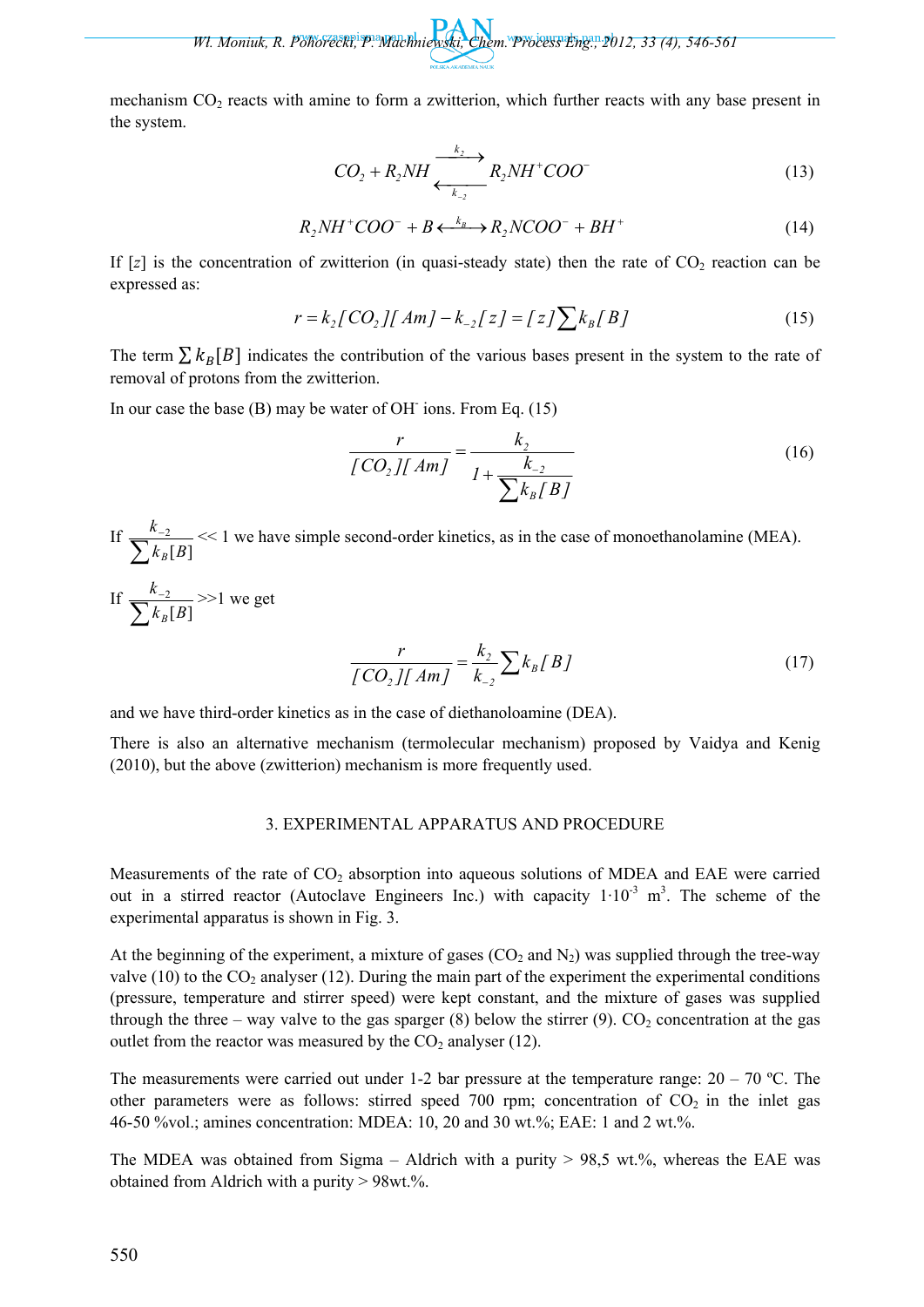

Fig. 3. Scheme of the experimental apparatus

1, 2 – gas cylinders; 3, 4 – pressure reducing valves; 5, 6 – gas flow meters; 7 – stirred reactor; 8 – sparger;  $9 -$  stirrer;  $10 -$  three – way valve;  $11 -$  temperature, pressure and stirrer speed regulators;  $12 - CO<sub>2</sub>$  analyser (DCS, Model 300)

On the basis of the  $CO<sub>2</sub>$  concentrations measured at the gas inlet to the reactor and the gas outlet from the reactor, the rate of  $CO<sub>2</sub>$  absorption, *R*, was calculated. On the other hand we have:

$$
R = N \cdot a \tag{18}
$$

In the process of absorption with chemical reaction, the molar flux of absorbed  $CO<sub>2</sub>$  is equal to

$$
N = k_L^* \cdot c_{Ai} \tag{19}
$$

The concentration of  $CO<sub>2</sub>$  at the interface was calculated from the Henry's law

$$
p_{Ai} = H \cdot c_{Ai} \tag{20}
$$

The partial pressure of  $CO<sub>2</sub>$  at the interface,  $p_{Ai}$ , was calculated from the relation

$$
N = k_g (p_{Ao} - p_{Ai}) = k_L^* \cdot c_{Ai}
$$
 (21)

The values of the mass transfer coefficient in the gas phase were taken from the Versteeg et al. (1987) data.

For the gas flow in the reactor we assumed plug flow. In this case the average value of the partial pressure of  $CO<sub>2</sub>$  in the gas phase is equal to

$$
p_{Ao} = \frac{\left(p_{Ao(inlet)} - p_{Ao(outlet)}\right)}{\ln \frac{p_{Ao(inlet)}}{p_{Ao(outlet)}}}
$$
\n(22)

#### 4. RESULTS

From the  $CO_2$  concentrations measured in the gas phase, the rate of  $CO_2$  absorption, R and the mass transfer coefficient with chemical reaction,  $\chi^*$  were calculated.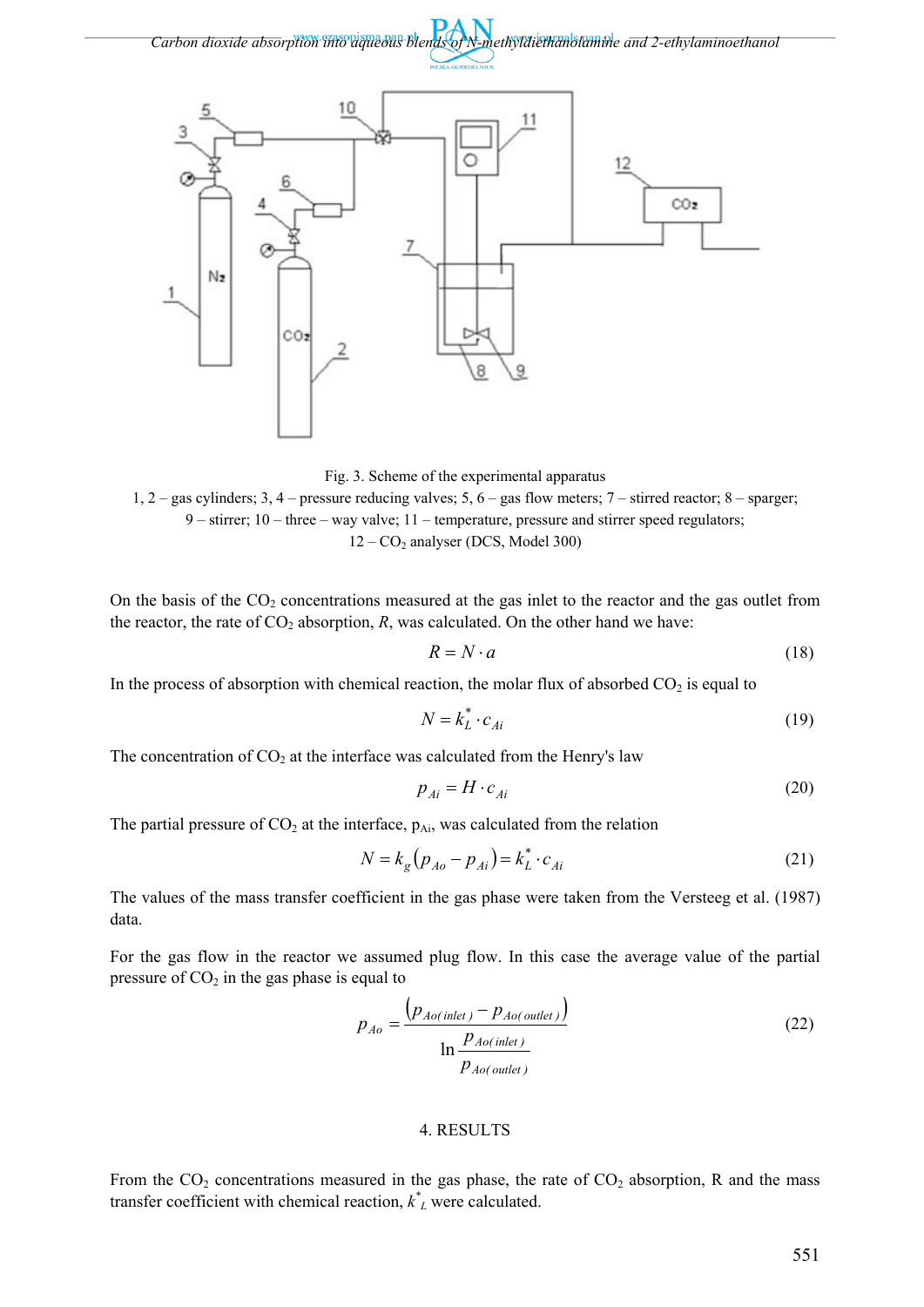Making use of the values of the physical mass transfer in the liquid phase,  $k_L$ , determined experimentally in our earlier work (Moniuk et al., 1997) the values of the enhancement factor, *E*, defined as:

$$
E = \frac{k_L^*}{k_L} \tag{23}
$$

were calculated.

On the other hand, enhancement factor *E* can be determined from the van Krevelen and Hoftijzer diagram (Ramm, 1976)

$$
E = f(Ha, \beta) \tag{24}
$$

where

$$
Ha = \frac{\sqrt{k_{21} \cdot c_{B0} \cdot D_A}}{k_c}
$$
 (25)

$$
\beta = \frac{c_{B0} \cdot D_B}{b \cdot c_{Ai} \cdot D_A}
$$
 (26)

For  $Ha \geq 2$  Porter's relations can be used:

$$
E = 1 + \beta \cdot \left[ 1 - \exp\left(\frac{-(Ha - 1)}{\beta}\right) \right]
$$
 (27)

For a fast pseudo-first-order reaction, when:

$$
k_L \le \sqrt{k_{21} \cdot c_{B0} \cdot D_A}
$$
 (28)

$$
Ha \le \frac{c_{B0} \cdot D_B}{b \cdot c_{Ai} \cdot D_A}
$$
 (29)

the enhancement factor is equal to the Hatta number value:

$$
E = H \cdot a \tag{30}
$$

Enhancement factor *E* is thus a function of the Hatta number and the parameter *β*. In our case, depending on the values of enhancement factor *E* and parameter *β*, Eqs. (24) or (27) or (30) could be used to determine the values of the enhancement factor, and finally the reaction rate constant,  $k_{21}$  or  $k_2$ values were calculated by comparison with Eq. (23).

#### *4.1. System: CO2 – MDEA (tertiary amine)*

In Fig. 4 the dependence of the reaction rate (1) constant  $k_{21}$  on the amine concentration for various temperatures is presented.

In Fig. 5 the Arrhenius plot ( $log k_{21} = f(1/T)$ ) is presented. As it is seen the values  $k_{21}$  practically do not depend on the amine concentration. The straight line can be described by the relation:

$$
\log k_{21} = 10.25 - (2792.3/T) \tag{31}
$$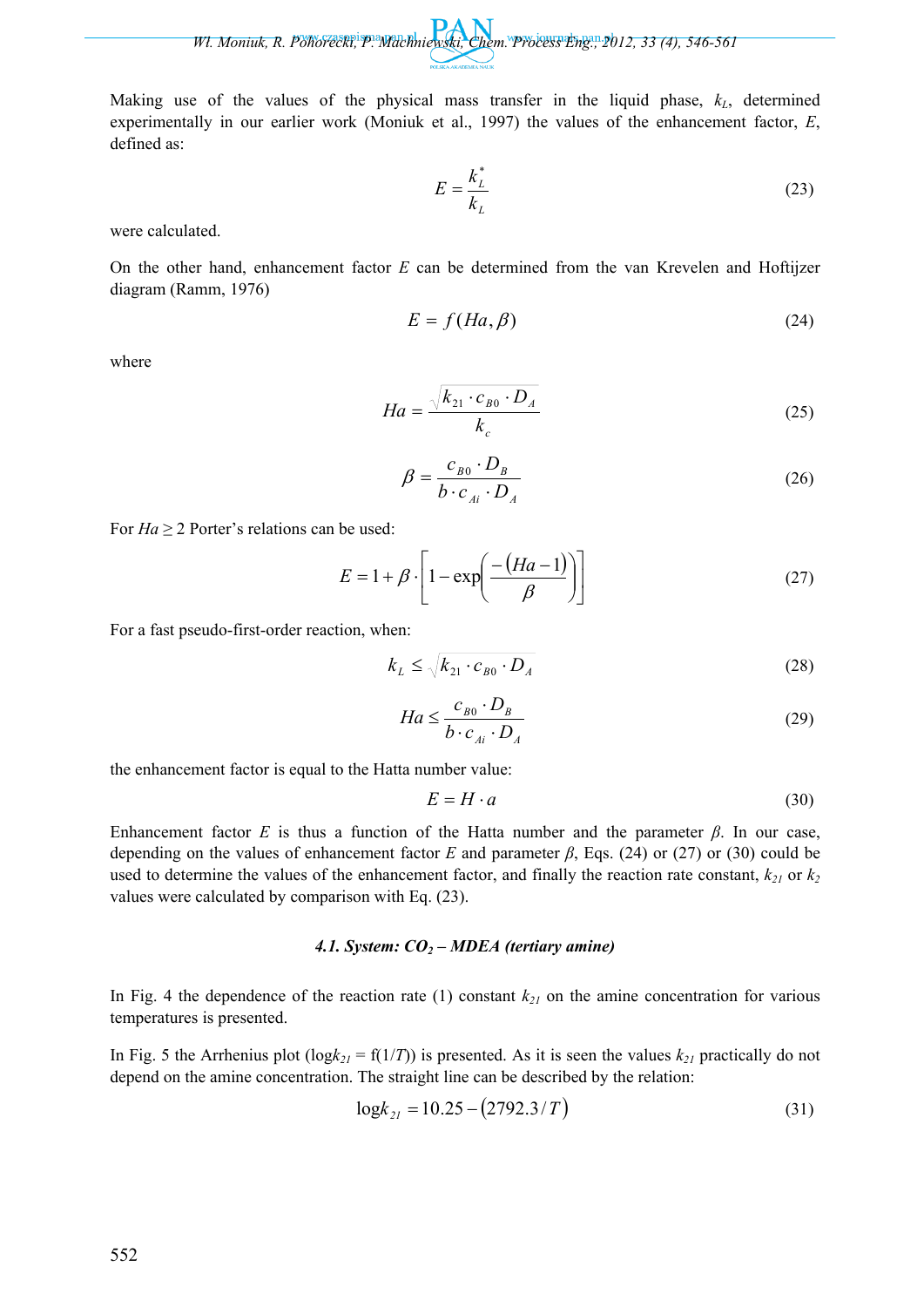



Fig. 4. The dependence of the reaction (1) rate constant  $k_{21}$  on the amine (MDEA) concentration for various temperatures



Fig. 5. The Arrhenius plot  $log k_{2I} = f(1/T)$ 

*4.2. System: CO2 – EAE (secondary amine)* 

The values of the reaction (13) rate constant  $k_2$  were calculated in a similar way as the reaction (1) constant,  $k_{21}$ . In Fig. 6 the dependence of the reaction (13) rate constant  $k_2$  on the amine concentration for various temperatures is presented. In Fig. 7 the Arrhenius plot  $(\log k_2 = f(1/T))$  is presented. The straight line can be described by the relation:

$$
\log k_2 = 10.052 - (1929.8/T) \tag{32}
$$

The obtained data on the reaction rate constants  $k_{21}$  (CO<sub>2</sub>–MDEA system) and  $k_2$  (CO<sub>2</sub>–EAE system) were used for simulation of  $CO<sub>2</sub>$  absorption into aqueous solutions of a blend of both amines.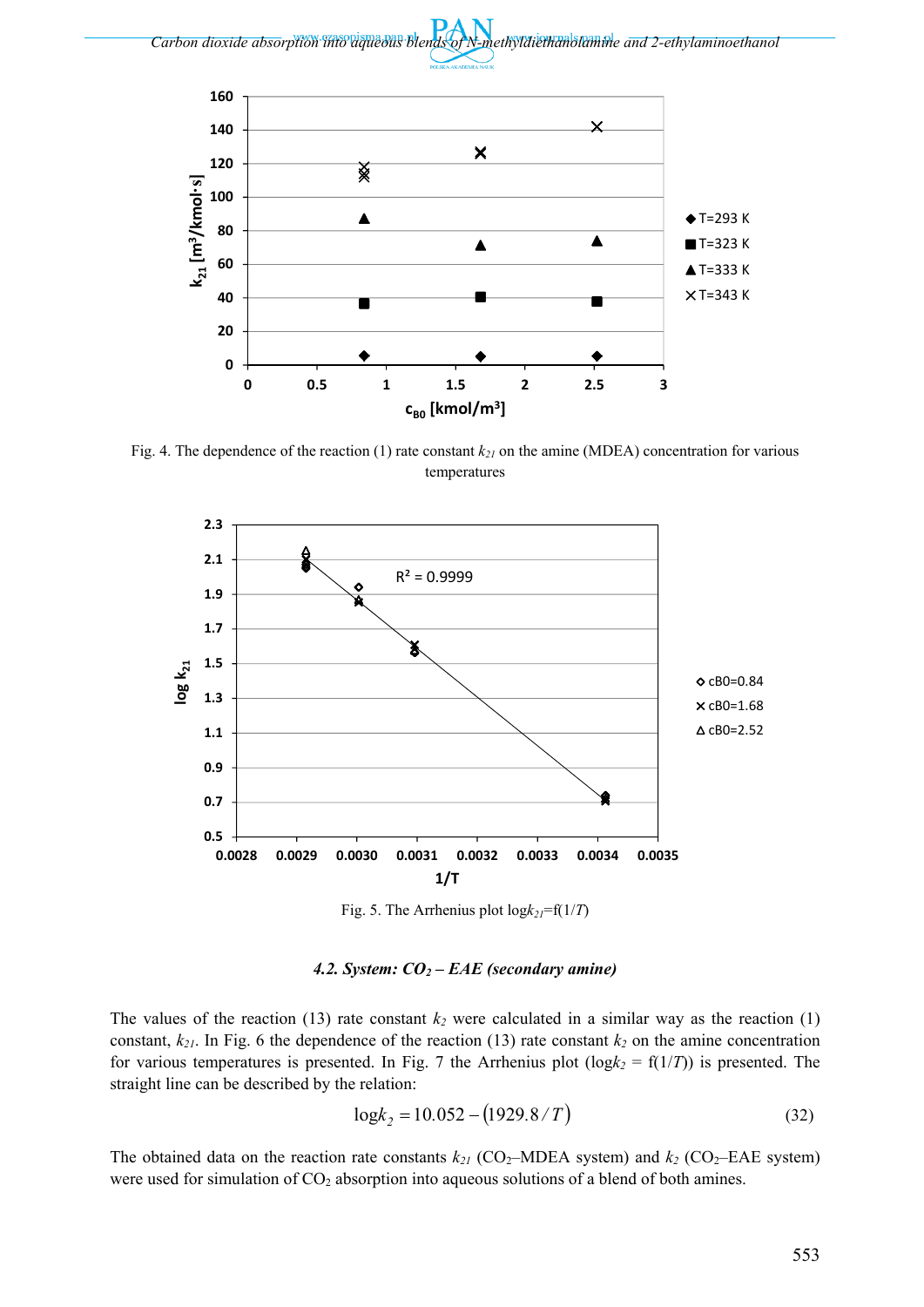

Fig. 6. The dependence of the reaction  $(13)$  rate constant,  $k_2$ , on the amine (EAE) concentration for various temperatures



Fig. 7. The Arrhenius plot  $log k_2 = f(1/T)$ 

## 5. MATHEMATICAL MODEL OF CO2 ABSORPTION INTO AQUEOUS ALKANOLAMINE **SOLUTIONS**

In order to estimate the performance of an absorption process in a solvent containing the mixture of both amines, a rate-based mathematical model of a packed column has been used. For the process of absorption with a chemical reaction of the type:

$$
A + bB \leftrightarrow dD \tag{33}
$$

The differential equation for the rate of absorption in a counter-current packed column can be written as follows (Danckwerts, 1970):

$$
R_A \cdot a \cdot dh = d(G_{OM} \cdot x_A)
$$
\n(34)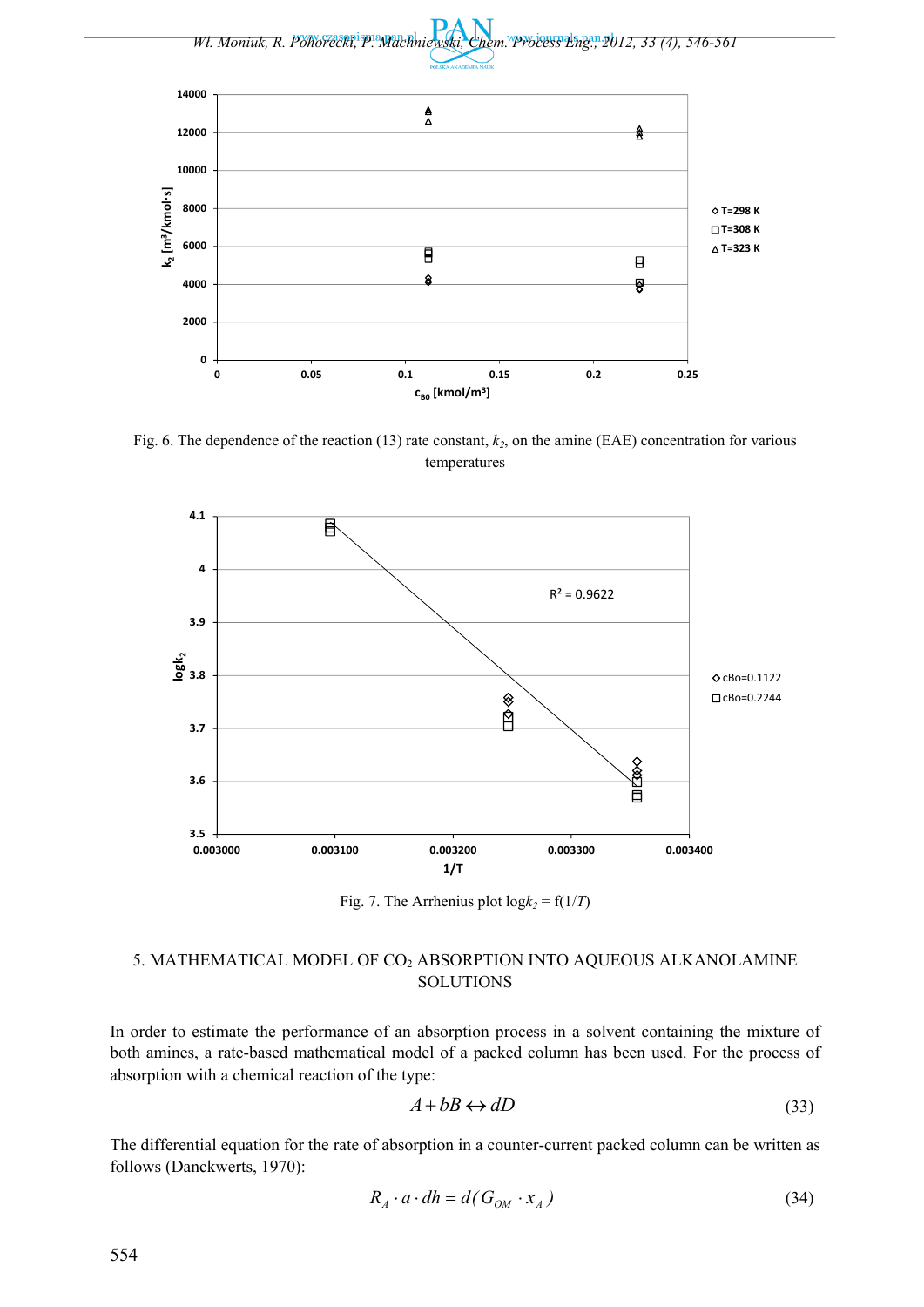*Carbon dioxide absorption into aqueous blends of N-methyldiethanolamine and 2-ethylaminoethanol* 

For a dilute gas phase we have:

$$
d(G_{OM} \cdot x) \cong \frac{G_{OM}}{1 - x_A} dx_A \tag{35}
$$

Hence, from Eq. (34) and (35) we have:

$$
\frac{dx_A}{dh} = \frac{I - x_A}{G_{OM}} R_A \cdot a \tag{36}
$$

In the heat balance one should consider heat exchange between phases, heat effects of absorption, reaction and solvent evaporation (or condensation), as well as heat losses to the environment.

In the case of heat exchange between phases, one can neglect the heat transfer resistance in the liquid phase (Sherwood and Pigford, 1952). Thus we have:

$$
dN_t = \alpha_g \cdot a \left( T_g - T_l \right) dh \tag{37}
$$

From the heat balance

$$
dN_t = d\big(G_{OM} \cdot C_P \cdot T_g\big) \cong G_{OM} \cdot C_P \cdot dT_g \tag{38}
$$

Hence

$$
\frac{dT_g}{dh} = \frac{\alpha_g \cdot a}{C_P \cdot G_{OM}} \left( T_g - T_l \right)
$$
\n(39)

The heat transfer coefficient can be determined from heat and mass transfer analogy

$$
\frac{Nu_s}{Sh_g} = \frac{A \cdot Re_g^B \cdot Pr_g^C}{A \cdot Re_g^B \cdot Sc_g^C} = \left(\frac{Pr_s}{Sc_g}\right)^C\tag{40}
$$

Assuming *C* = 0.33 (Sherwood and Pigford, 1952) and making use of the definitions of Prandtl and Schmidt numbers we have:

$$
\alpha_g = k_g \left(\frac{\lambda_g}{D_g}\right)^{0,66} \cdot \left(C_p \cdot \rho_g\right)^{0,33} \tag{41}
$$

Hence

$$
\frac{dT_g}{dh} = \frac{k_g \cdot a}{G_{OM}} \left( \frac{\lambda_g}{C_p \cdot D_g} \right)^{0.66} \cdot \rho_g^{0.33} \cdot \left( T_g - T_l \right)
$$
(42)

In the case of solvent evaporation, one can neglect the mass transfer resistance in the liquid phase. Thus we have:

$$
dN = k_{\rm gw} \cdot a \cdot (p_w - p_{\rm wr}) dh = k_{\rm g} \cdot a \cdot P \cdot (x_w - x_{\rm wr}) dh \tag{43}
$$

and

$$
dN = d(G_{OM} \cdot x_w) \cong d\left(\frac{G_M}{1 - x_w} \cdot x_w\right) = G_M d\left(\frac{x_w}{1 - x_w}\right) = G_M \frac{dx_w}{(1 - x_w)^2} = G_{OM} \frac{dx_w}{1 - x_w} \quad (44)
$$

Hence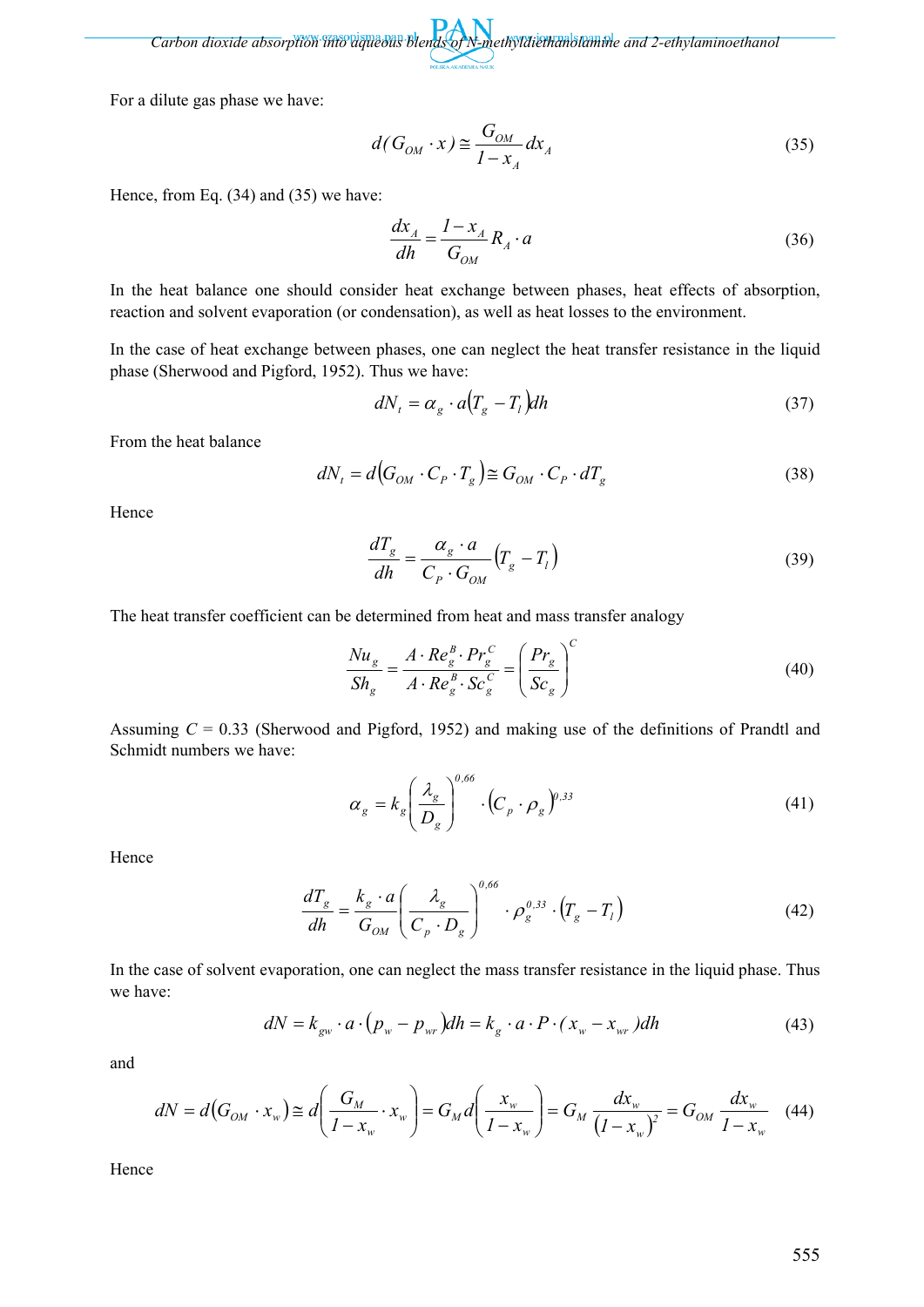$$
\frac{dx_w}{dh} = \frac{k_{gw} \cdot a \cdot P \cdot (I - x_w)}{G_{OM}} (x_w - x_{wr})
$$
\n(45)

The heat effect of solvent evaporation is equal to the product of the heat of vaporization  $(q<sub>W</sub>)$  and the amount of evaporated solvent. The heat effect of absorption and reaction is equal to the product of the overall heat of absorption and reaction  $(q_A)$  and the amount of absorbed component. In these conditions the heat balance can be written as follows (Hobler, 1968)

$$
\frac{dT_l}{dh} = \frac{G_{OM}}{L_O \cdot c_l} \cdot \left( -C_p \frac{dT_g}{dh} + q_w \frac{dx_{H_2O}}{dh} + q_r \frac{dx_{CO_2}}{dh} \right) + \frac{q_s}{L_o \cdot c_l}
$$
(46)

The simulations of  $CO<sub>2</sub>$  absorption into aqueous alkanoloamines solutions in the packed column consisted in simultaneous numerical integrations of the following equations:

- Eqs. (36) and (45) describing the concentration profiles of the absorbed component  $x_A$  and the solvent vapour  $x_W$  in the gas phase;
- Eqs (42) and (46) describing the temperature profiles in the gas  $(T_g)$  and liquid  $(T_l)$  phases;
- Eqs (47) and (48) describing the profiles of gas (Go) and liquid  $(L<sub>o</sub>)$  flow rates

For the dilute gas phase

$$
\frac{dG_o}{dh} = M_A G_{oM} \frac{dx_A}{dh} + M_W G_{oM} \frac{dx_W}{dh}
$$
\n(47)

For the counter-current flow

$$
\frac{dL_o}{dh} = \frac{dG_o}{dh} \tag{48}
$$

#### 6. RESULTS OF SIMULATIONS

A computer program for the numerical integration of Eqs. (38), (42), (45), (46), (47) and (48) along the column height has been developed in MATLAB environment. The rate of  $CO<sub>2</sub>$  absorption in packed column can be calculated from the relation (Pohorecki et al., 1978, 1990; Moniuk 2006)

$$
R_{A} = (x_{A} \cdot P - p_{Ar}) \frac{H \cdot \sqrt{D_{A} \cdot k_{I} + k_{I}^{2}}}{I + \frac{H \cdot \overline{R} \cdot T}{k_{g}} \cdot \sqrt{D_{A} \cdot k_{I} + k_{I}^{2}}}
$$
(49)

The pseudo-first-order reaction rate constant,  $k_l$  is equal to:

$$
k_{I} = k_{2I(MDEA)} [MDEA] + k_{2[EAE]} [EAE]
$$
\n(50)

The simulations were carried out for the following industrially important conditions (Pohorecki et al., 1979, 1990; Moniuk 2006):

- height of column: 20-30 m
- column diameter: 2 m
- packing of column: steel Pall rings
- pressure: 20 25 bar
- liquid temperature at the inlet to the column (top): 70 110  $^{\circ}$ C
- gas temperature at the inlet to the column (bottom): 70 110 °C
- mole fraction of  $CO_2$  in the gas inlet:  $x_A = 0.18 0.20$
- liquid flow:  $345 \text{ m}^3/\text{h}$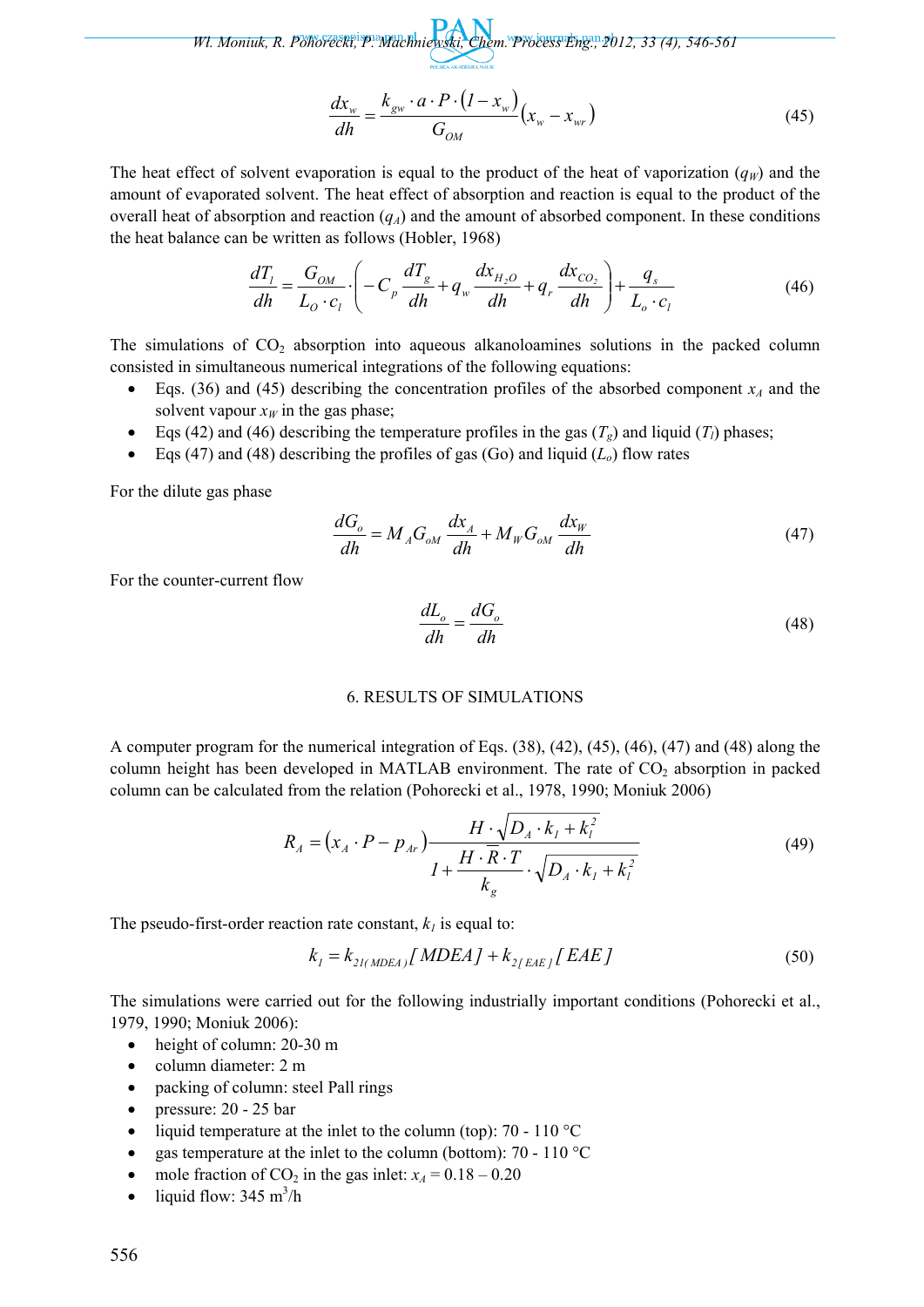*Carbon dioxide absorption into aqueous blends of N-methyldiethanolamine and 2-ethylaminoethanol* 

- gas flow: 79000  $\text{m}^3$ /h (in normal conditions)
- amines concentration: MDEA: 30 wt.%, EAE: 2 wt.%.

Mass transfer coefficient in the gas phase, *kg*, was calculated from Gildenblat correlation (Pohorecki et al., 1978; Ramm, 1976); mass transfer coefficient in the liquid phase  $k<sub>L</sub>$  was calculated from Sherwood and Holloway correlation (Hobler, 1962; Pohorecki et al., 1978). The overall heat of absorption and reaction in aqueous MDEA solution is equal to  $q_R = 48.6$  kJ/mol (Critchfield and Rochelle, 1987).

The heat of solvent vaporization was calculated from Watson relation (Pohorecki et al., 1978)

$$
q_w = 40.62 \cdot \left(2.3615 - \frac{T}{274.1}\right)^{0.38} \tag{51}
$$

Some simulation results are presented in Figs.  $8 - 11$ .



Fig. 8. Profiles of  $CO_2$  mole fraction in the gas phase,  $(x_A)$  and gas and liquid temperatures (*T*) along the column height, *h*; *P=*20 bar, *Tg =*90, *TL =*90, 30wt.% MDEA + 2wt.% EAE



Fig. 9. Profiles of  $CO_2$  mole fraction in the gas phase,  $(x_A)$  and gas and liquid temperatures (*T*) along the column height, *h*; *P* = 20 bar, *Tg* = 90, *TL* =80, 30wt.% MDEA + 0wt.% EAE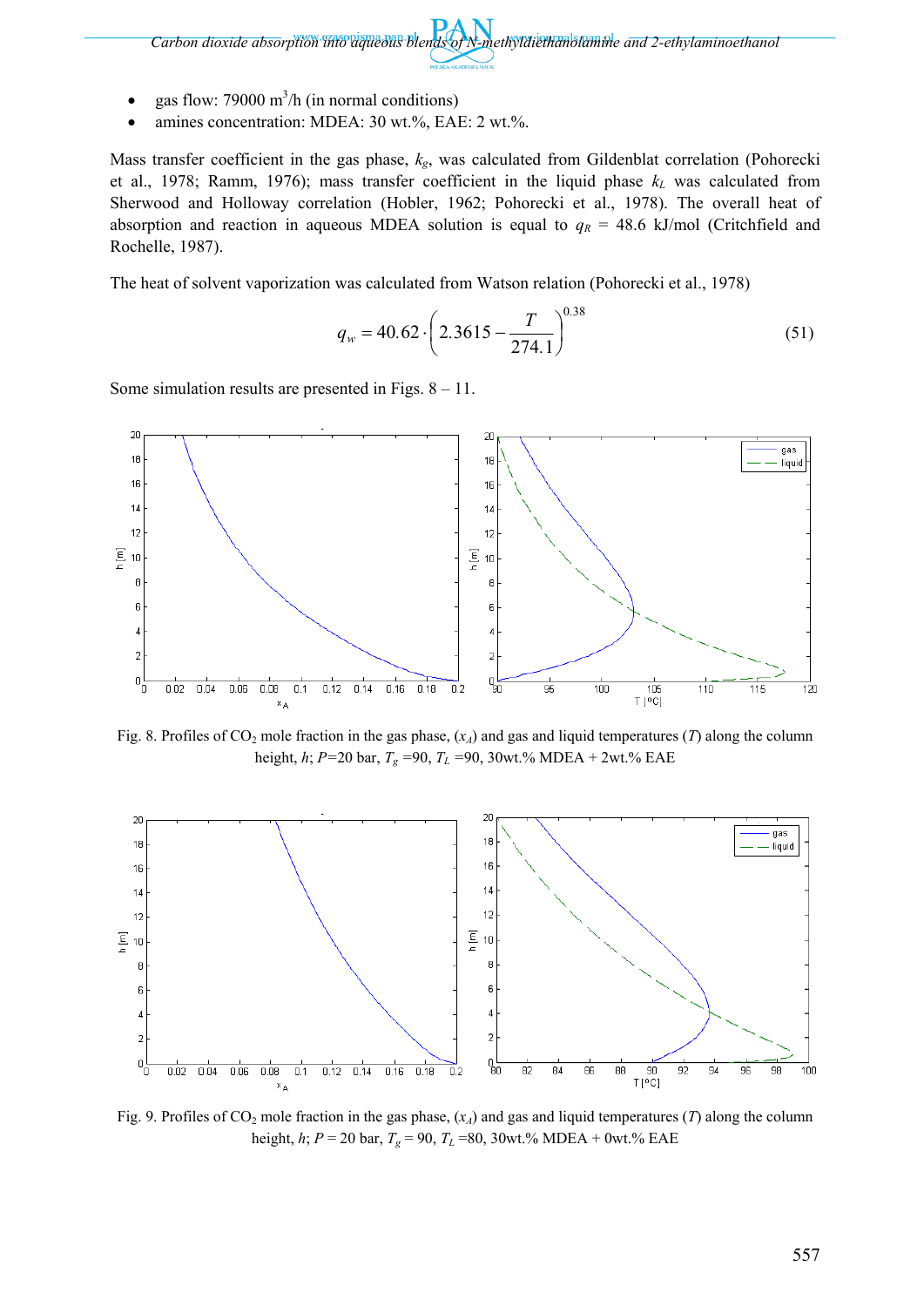



Fig. 10. Profiles of  $CO_2$  mole fraction in the gas phase,  $(x_A)$  and gas and liquid temperatures (*T*) along the column height, *h*; *P* =20 bar, *Tg* =90, *TL* =90, 30wt.% MDEA + 2wt.% EAE



Fig. 11. Profiles of  $CO_2$  mole fraction in the gas phase,  $(x_A)$  and gas and liquid temperatures (*T*) along the column height, *h*; *P* =25 bar, *Tg* =110, *TL* =110, 30wt.% MDEA + 2wt.% EAE

In order to determine the most suitable conditions for an industrial process, similar calculations have been carried out for a range of gas and liquid temperatures.

It has been found that absorption efficiency of  $CO<sub>2</sub>$  practically does not depend on the gas temperature but significantly depends on the liquid temperature. It is therefore important to note, that there is a significant temperature increase at the bottom of the column where the rate of  $CO<sub>2</sub>$  absorption is the highest. It is the result of the high value of the overall heat of absorption and reaction of  $CO<sub>2</sub>$  in aqueous MDEA solutions.

Absorption efficiency significantly depends on EAE concentration. In similar conditions where  $c_{EAE}$  = 0 wt.% (Fig. 9) the mole fraction of CO<sub>2</sub> at the top of the column decreases only to 8.4% (Fig. 9). For the column height of 30 m (Fig. 10)  $CO_2$  concentration decreases to 1%. In conditions similar to the industrial BENFIELD process ( $CO<sub>2</sub>$  absorption into aqueous potash solutions with DEA,  $P = 25$  bar,  $t_L$  at the bottom of the column = 110 °C,  $x_A$  = 0.178) the mole fraction of CO<sub>2</sub> at the top of the column decreases to 0.018% (Fig. 11)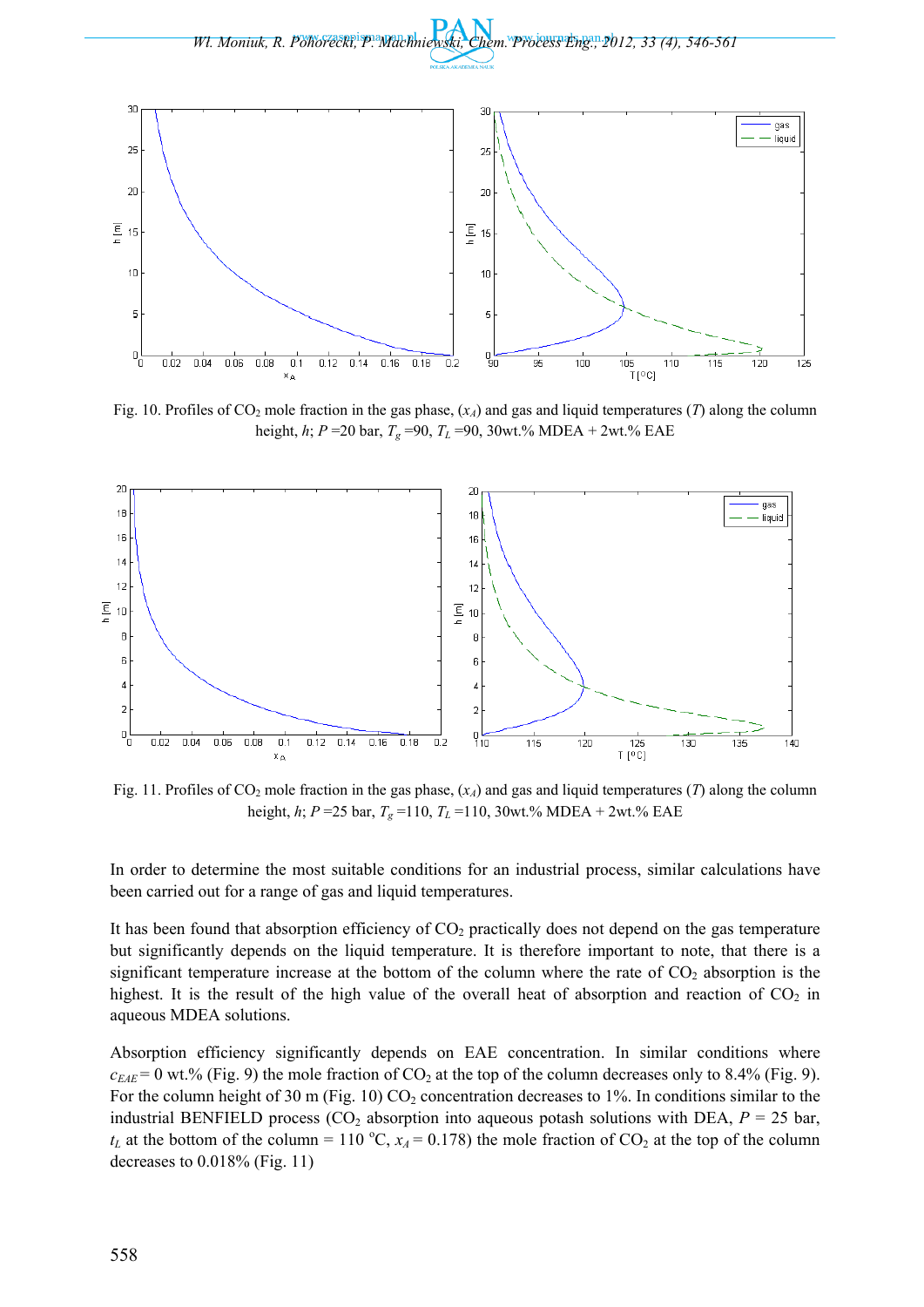*Carbon dioxide absorption into aqueous blends of N-methyldiethanolamine and 2-ethylaminoethanol* 

It has been concluded that the new solvent (aqueous 30% MDEA solutions with 2% EAE) may be promising in the process of gas purification in ammonia production. This solvent has been registered for a patent (Polish Patent Application P391333).

## 7. CONCLUSIONS

In order to develop a new process of synthesis and flue gases purification the measurements of the rate of  $CO<sub>2</sub>$  absorption into aqueous of MDEA and EAE were carried out in a stirred reactor and the reaction rate constants between  $CO<sub>2</sub>$  and alkanoloamines were determined.

On this basis a mathematical model for the performance of an absorption column operated with aqueous solution of a blend of the above amines at elevated temperatures and pressures has been developed. The results of simulations obtained by means of this model are described.

The work is a part of a wider program, aimed of the development of a new technological process.

### SYMBOLS

| A, B, D                     | components                                                                 |
|-----------------------------|----------------------------------------------------------------------------|
| Am                          | amine                                                                      |
| a                           | interfacial area per unit volume of packing, $m^2/m^3$                     |
| $\boldsymbol{B}$            | base                                                                       |
| $\boldsymbol{b}$            | stoichiometric coefficient                                                 |
| $C_P$                       | molar heat capacity of the gas, kJ/(kmol·K)                                |
| $\mathcal{C}_{\mathcal{C}}$ | molar concentration, kmol/m <sup>3</sup>                                   |
| $c_{Bo}$                    | amine concentration, kmol/m <sup>3</sup>                                   |
| $c_l$                       | heat capacity of the solution, kJ/(kg·K)                                   |
| <b>DEA</b>                  | diethanolamine                                                             |
| $D_A$                       | diffusivity of the absorbed component in the liquid phase, $m^2/s$         |
| $D_B$                       | diffusivity of the liquid component in the liquid phase, $m^2/s$           |
| $D_{g}$                     | diffusivity of the absorbed component in the gas phase, $m^2/s$            |
| $\overline{d}$              | stoichiometric coefficient                                                 |
| EAE                         | 2 ethylaminoethanol                                                        |
| $E_{\rm}$                   | enhancement factor                                                         |
| G <sub>o</sub>              | mass gas flow rate per unit column area, $kg/(m^2 \cdot s)$                |
| $G_M$                       | molar inert gas flow rate per unit column area, $kg/(m^2 \cdot s)$         |
| $G_{OM}$                    | molar gas flow rate per unit column area, $kg/(m^2 \cdot s)$               |
| h                           | packing height, m                                                          |
| H                           | Henry's constant, kmol/ $(m^3$ -bar)                                       |
| Ha                          | Hatta number                                                               |
| $K_i$                       | equilibrium reaction (i) constant                                          |
| $k_L$                       | liquid-film mass transfer coefficient, m/s                                 |
| $k_L^*$                     | liquid-film mass transfer coefficient with chemical reaction, m/s          |
| $k_{\rm g}$                 | gas-film mass transfer coefficient, kmol/ $(m^2 s bar)$                    |
| $k_I$                       | pseudo-first-order reaction rate constant, 1/s                             |
| k <sub>2</sub>              | reaction (13) rate constant (from left side to right side), $m^3/(kmol·s)$ |
| $k_{-2}$                    | reaction (13) rate constant (from right side to left side), $m^3/(kmol·s)$ |
| $k_{21}$                    | reaction (1) rate constant, $m^3/(kmol·s)$                                 |
| $k_{22}$                    | reaction (2) rate constant, $m^3/(kmol·s)$                                 |
| $L_o$                       | mass liquid flow rate per unit column area, $\text{kg/(m}^2\text{-s})$     |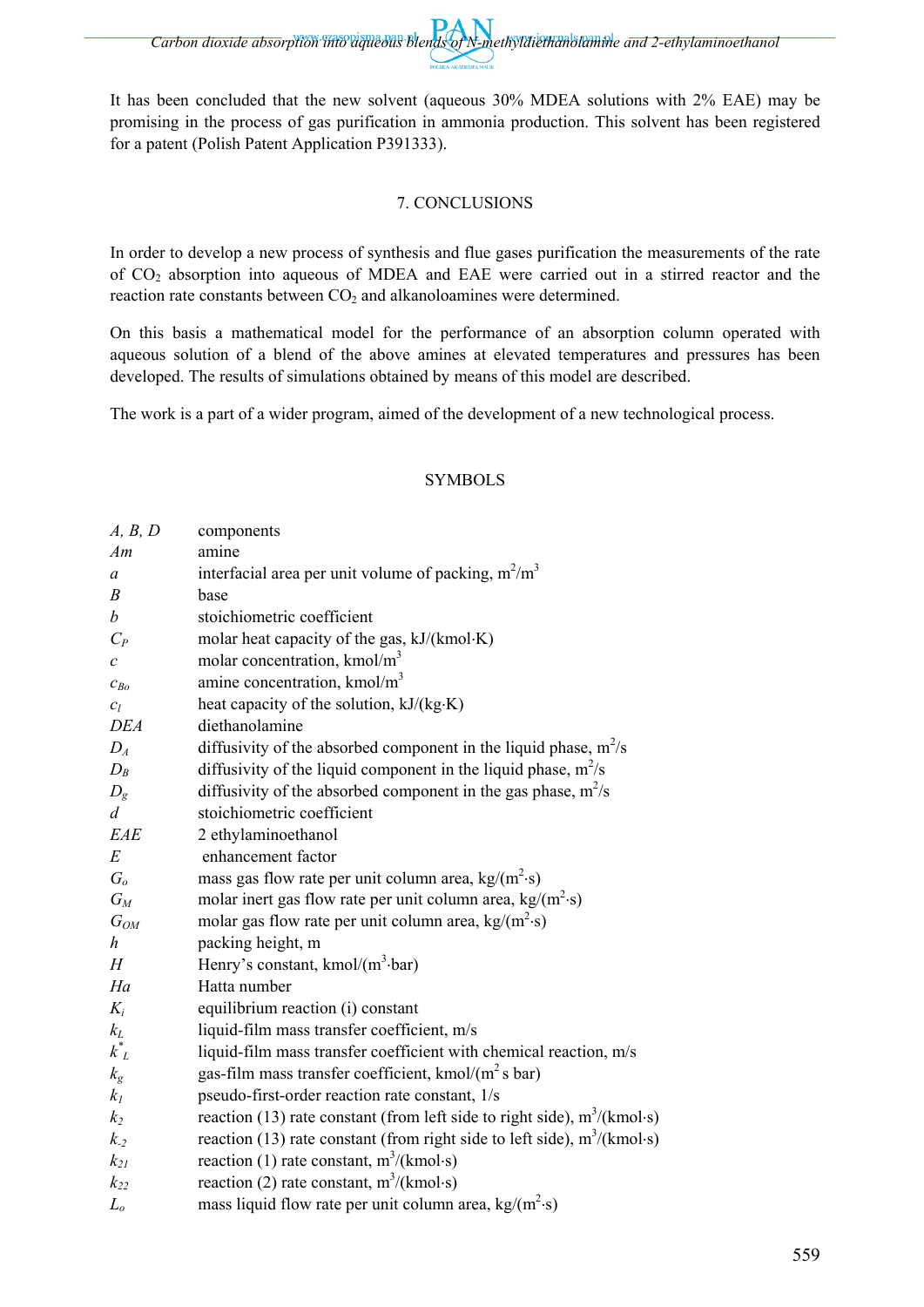| <i>MEA</i>       | monoethanolamine                          |
|------------------|-------------------------------------------|
| <b>MDEA</b>      | N-methyldiethanolamine                    |
| N                | molar flux, kmol/ $(m^2 \cdot s)$         |
| $N_t$            | heat flux, $kJ/(m^2s)$                    |
| Nu               | Nusselt number                            |
| $\boldsymbol{P}$ | total pressure, bar                       |
| Pr               | Prandtl number                            |
| $\overline{R}$   | rate of absorption, kmol/ $(m^2s)$        |
| $\bar{R}$        | gas constant, $J/(mol·s)$                 |
| $\mathbf{r}$     | rate of chemical reaction, kmol/ $(m3·s)$ |
| Sc               | Schmidt number                            |
| Sh               | Sherwood number                           |
| T                | absolute temperature, K                   |
| $\boldsymbol{t}$ | temperature, $^{\circ}C$                  |
| $\mathcal{X}$    | mole fraction                             |
| z                | zwitterion                                |
|                  |                                           |

#### *Greek symbols*

- *α* heat transfer coefficient,  $kJ/(m^2 \cdot s \cdot K)$
- βparameter defined by Eq. (25)
- *λ* thermal conductivity, W/(m⋅K)
- $\rho$  density, kg/m<sup>3</sup>

#### *Subscripts*

| $\overline{A}$ | absorbed component |
|----------------|--------------------|
| g              | gas                |
| i              | interface          |
| 1              | liquid             |
| w              | water              |
|                |                    |

#### REFERENCES

- Benitez-Garcia J., Ruiz-Ibanez G., Al.-Ghawas H., Sandall O.C., 1991. On the effect of basicity on the kinetics of CO2 absorption in tertiary amines. *Chem. Eng. Sci.*, 46, 2927-2931. DOI: 10.1016/0009-2509(91)85161-P.
- Critchfield J., Rochelle G.F., 1987. CO2 absorption into aqueous MDEA and MDEA/MEA solutions. *AJCHE National Meeting*, Houston, TX, 30.03.1987. Proceedings, Paper No 43e, 33.
- Danckwerts P.V., 1979. The reaction of CO<sub>2</sub> with ethanolamines. *Chem. Eng. Sci.*, 34, 443-446. DOI: 10.1016/0009-2509(79)85087-3.
- Donaldson T.L., Nguyen Y.N., 1980. Carbon dioxide reaction kinetics and transport in aqueous amine membranes. *Ind. Engng. Chem. Fundam.*, 19, 260-266. DOI: 10.1021/i160075a005.
- Haimour N., Bidarian A., Sandall O.C., 1987. Kinetics oh the reaction between carbon dioxide and methyldiethanolamine. *Chem. Eng. Sci.*, 42, 1393-1398. DOI: 10.1016/0009-2509(87)85011-X.
- Hobler T., 1962. *Diffusional mass transport and absorbers*. WNT, Warszawa, Chapter 3 (in Polish).
- Hobler T., 1986. *Heat transfer and exchangers*. WNT, Warszawa, Chapter 3 (in Polish).
- Horng S.Y., Li M.H., 2002. Kinetics of absorption of carbon dioxide into aqueous solutions of monoethanolamine+triethanolamine. *Ind. Eng. Chem. Res.*, 41, 257-266. DOI: 10.1021/ie010671l.
- Liao Ch.H., Li M.H., 2002. Kinetics of absorption of carbon dioxide into aquepus solutions of monoethanolamine + N-methyldiethanolamine. *Chem. Eng. Sci.*, 57, 4569-4582. DOI: 10.1016/S0009-2509(02)00395-0.
- Mandal B.P., Guha M., Biswas A.K., Bandyopadhyay, 2001. Removal of carbon dioxide by absorption in mixed amines: modelling of absorption in aqueous MDEA/MEA and AMP/MEA solutions. *Chem. Eng. Sci.*, 56, 6217- 6224. DOI: 10.1016/S0009-2509(01)00279-2.